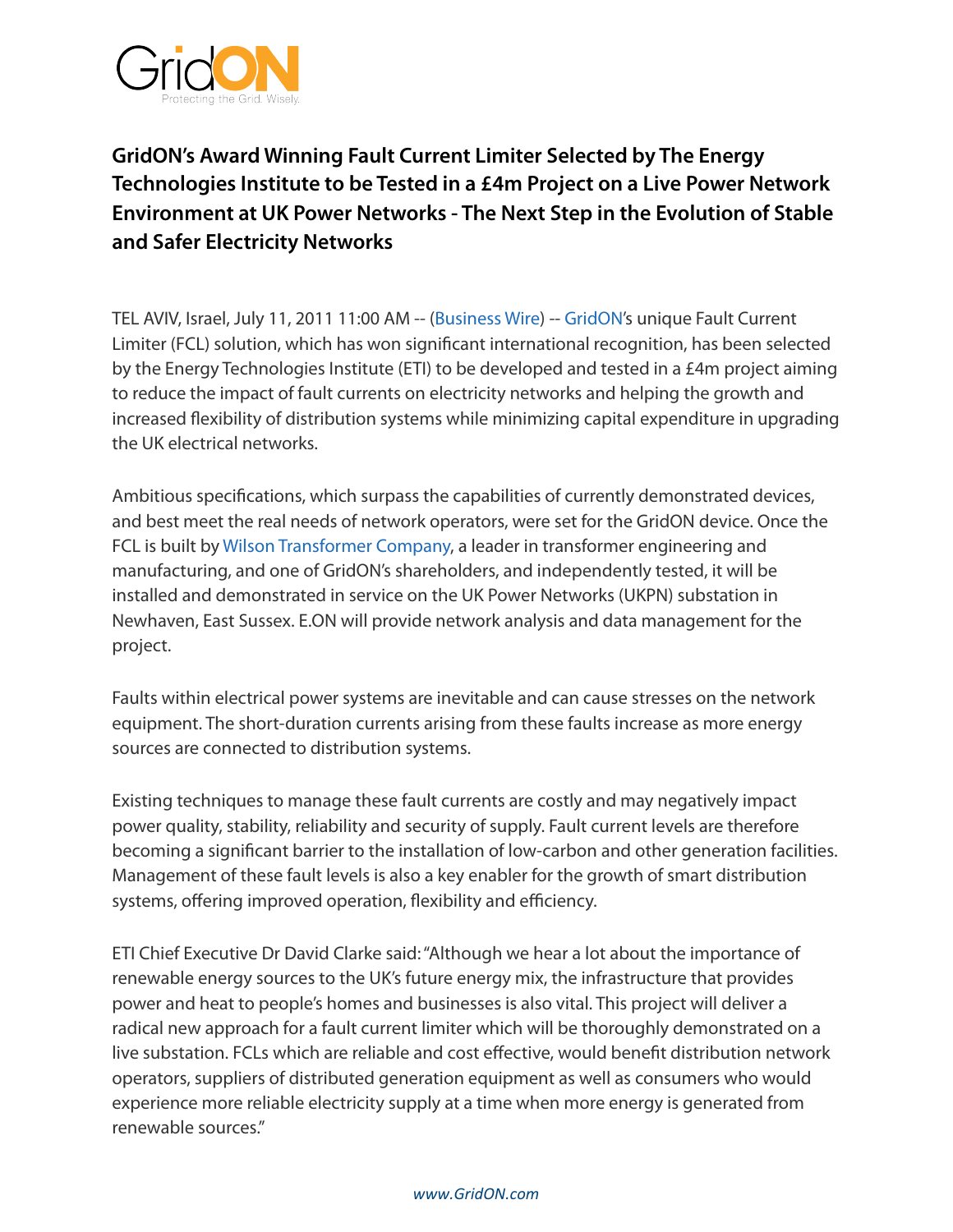

Yoram Valent, Chief Executive of GridON said: "This project has a game changing potential. The holy grail for network operators is a fault current limiter, that requires practically no maintenance, uses established technologies and has instantaneous response. This would be the first time that such a device is put to the test within the context of a live network, in partnership and collaboration with two of the world's largest and most advanced and versatile utilities, namely UKPN and E.ON. We are very proud to have been selected by the ETI for this project and we look forward to rapid implementation and successful results."

[GridON](http://cts.businesswire.com/ct/CT?id=smartlink&url=http%3A%2F%2Fwww.gridon.com&esheet=6787404&lan=en-US&anchor=GridON&index=3&md5=04726301318471d326c7ca9f0fcc66cc) is an Israeli company whose novel, saturated core, 3-phase fault current limiter, is based on a standard transformer manufacturing technology. The device instantaneously turns itself into a very high impedance system upon current surges, and limits the current for as long as required to clear the fault. It recovers immediately thereafter and thus can protect from multiple faults occurring in quick succession. In addition to the device fault currents suppression ability, it facilitates current regulation and reactive power balancing.

The roots of GridON's technology are in the research and development conducted for the past eight years by a multi-disciplinary team of researchers with grounding in electrical engineering, mathematics, magnetism and superconductivity from [Bar-Ilan](http://cts.businesswire.com/ct/CT?id=smartlink&url=http%3A%2F%2Fwww.biu.ac.il%2FESC%2Fhtslab%2F&esheet=6787404&lan=en-US&anchor=Bar-Ilan&index=4&md5=269cca36634617a4fb4e3ad258021e16) University and Ricor. In bringing this groundbreaking, patent-pending technology to market, GridON entered a strategic partnership with long-established Wilson Transformer Company.

The industry has recognized GridON's innovative solution. GridON was the recipient of a coveted innovation award from GE's [Ecomagination - Powering the Grid Challenge,](http://cts.businesswire.com/ct/CT?id=smartlink&url=http%3A%2F%2Fchallenge.ecomagination.com%2Fct%2Fe.bix%3Fc%3Dideas&esheet=6787404&lan=en-US&anchor=Ecomagination+-+Powering+the+Grid+Challenge&index=5&md5=43b21cde98272fe14f54474796c58de9) and was awarded the Smart Grid Award in the annual European [ACES Academic Enterprise Awards.](http://cts.businesswire.com/ct/CT?id=smartlink&url=http%3A%2F%2Fwww.sciencebusiness.net%2Fnews%2F74745%2FEurope%25E2%2580%2599s-academic-innovators-recognised-in-ACES-awards&esheet=6787404&lan=en-US&anchor=ACES+Academic+Enterprise+Awards&index=6&md5=3c758659adfa4f2b4168dd571a9b6663)

David Openshaw, Head of Future Networks for UK Power Networks, said: "This project forms an important part of our low carbon network innovation portfolio, through which we are trialling the technologies necessary to deliver the flexible distribution networks required in the future. Fault Current Limiters offer the prospect of greater network flexibility, which is particularly relevant to our urban networks such as those serving London. This is we anticipate a much greater contribution from low carbon electricity generation as a direct result of London's decentralised energy policy and ambitious carbon emission reduction targets."

The ETI is a public private partnership between six global industrial companies and the UK Government tasked with developing "mass scale" technologies that will help the UK meet its 2020 and 2050 energy targets. It is concerned with identifying affordable, sustainable and secure energy across heat, power, transport and the infrastructure that links them. The ETI's six private sector members are BP, Caterpillar, EDF Energy, E.ON, Rolls-Royce and Shell [\(www.energytechnologies.co.uk\)](http://cts.businesswire.com/ct/CT?id=smartlink&url=http%3A%2F%2Fwww.energytechnologies.co.uk&esheet=6787404&lan=en-US&anchor=www.energytechnologies.co.uk&index=7&md5=1396350df2e4d906b400a88dba83dfc1).

## *www.GridON.com*